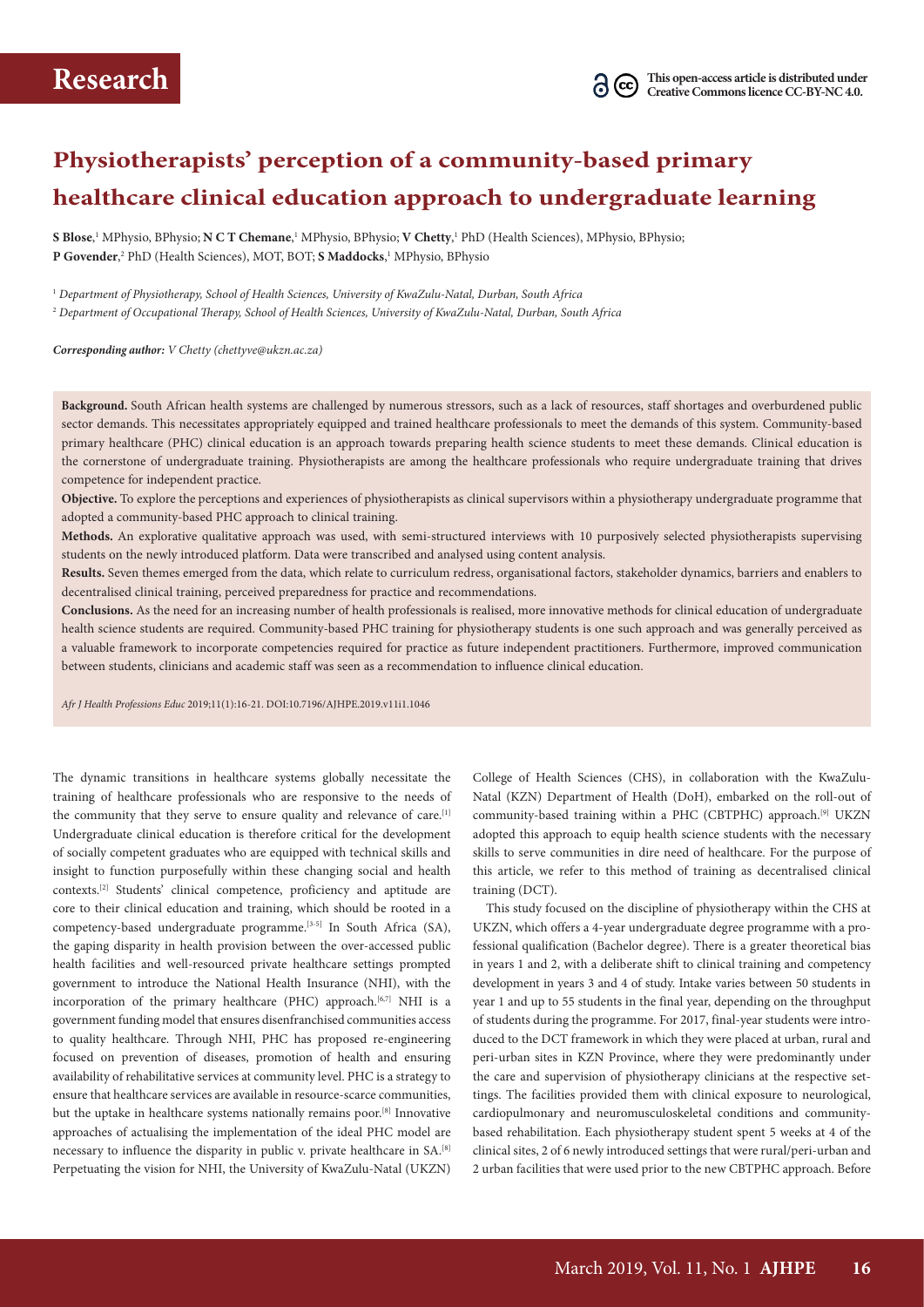# **Research**

the commencement of DCT, participating physiotherapists were invited to attend preclinical supervision workshops at the university. The workshops aimed to equip the physiotherapist employed at the healthcare facilities on the DCT platform with teaching and learning competences, as well as supervisory skills to influence learning outcomes for undergraduate students.

Mostert-Wentzel *et al.*,<sup>[3]</sup> in their study of the status of undergraduate community-based and public health physiotherapy education in SA, found that while community physiotherapy curricula address the health profile of the population and priorities in the health system to different degrees, gaps in preparing physiotherapy students for the needs of the SA population were highlighted. DCT as a vehicle could possibly respond to this need, as it allows for preparation of health science students via training at these decentralised clinical facilities that are primarily based in rural or peri-urban communities and are in keeping with the PHC approach. Implementation of DCT, however, requires careful consideration of a number of factors, such as clinical site organisational structure, student attitudes, clinician attitudes and exploration of curriculum implications.

A current flaw in the roll-out of DCT in the CHS at UKZN is the lack of a working clinical training model to facilitate such a novel approach. In this article, we report the findings of a study that explored the perceptions of physiotherapists as clinical supervisors in the novel DCT programme in the study context. The understanding of participating physiotherapists' perceptions aids in the development of an integrated model of clinical training by valuable insight into their role and recommendations for teaching and learning. This study forms part of a larger study that is geared towards the development of a model for physiotherapy clinical education, which will feed into an overall model for health professions education within DCT platforms for the CHS at UKZN.<sup>[10]</sup>

# **Methods**

A qualitative study approach<sup>[11,12]</sup> was employed to explore the perceptions of physiotherapists supervising undergraduate physiotherapy students in a DCT approach. Ten physiotherapy clinical supervisors employed by the DoH in public sector facilities across peri-urban and rural settings on the DCT platform were purposively selected. Only qualified physiotherapists, currently registered with the Health Professions Council of South Africa (HPCSA) for 2017 - 2018 and actively involved in clinical supervision of students, were included in the study. The use of qualitative research allowed for in-depth exploration of the perceptions and experiences of these physiotherapists as clinical supervisors to inform the future planning and review of the novel clinical training approach within this setting.

## **Study setting**

The study was done in KZN, SA, on 6 clinical training platforms, i.e. Murchison Hospital (rural), Port Shepstone Hospital (peri-urban), G J Crookes Hospital (peri-urban), Newcastle Hospital (peri-urban), Madadeni Hospital (rural) and Ngwelezane Hospital (rural). The facilities provided exposure to neurological, cardiopulmonary and neuromusculoskeletal conditions and community-based rehabilitation. Students were exposed to traditional institutional care, as well as outreach and PHC facilities.

## **Ethical approval**

Ethical approval was granted by the Humanities and Social Sciences Research Ethics committee of UKZN (ref. no. HSS/0727/017) and the DoH

(ref. no. KZ\_201805-007). All participants were recruited on a voluntary basis and informed of their right to withdraw from the study at any time. They also gave informed consent. Anonymity was ensured by allocating pseudonyms to clinical supervisors when reflecting quotes.<sup>[13]</sup>

#### **Data collection**

Following ethical approval, 10 individual semi-structured interviews were conducted with physiotherapists at the end of the year. A flexible interview guide was developed with open-ended questions encompassing work experience and exposure to student training, and involvement and role of therapists in the implementation of DCT were explored. All interviews were conducted in English. Initial questions were followed up with probing and clarification to gain full understanding of comments and responses during the interview. Interviews lasted from ~45 minutes to 1 hour and were audiorecorded with field notes by the principal author. A moderator was present at each interview, together with the principal author.<sup>[14]</sup>

# **Data analysis**

The recorded data were transcribed verbatim and verified for accuracy against the audio-recordings by the principal author and moderator. Transcriptions were forwarded to participants as a strategy for member checking to ensure that opinions were accurately captured in the analysis. Data were read and re-read for familiarisation to obtain an in-depth understanding of the content. The principal author and moderator performed separate data coding to enhance trustworthiness of the findings. Thematic analysis was used to identify emerging themes and subthemes. Similarities and differences in the coding were disputed until consensus was reached.<sup>[11,15,16]</sup>

# **Results**

The demographic profile of participants is presented in Table 1. The results of the study are premised on the 7 overarching themes, highlighted in Table 2.

# **Discussion**

The theme of curriculum redress includes the following subthemes: theory into practice, PHC integration and community-based rehabilitation strategy. The participants believed that the undergraduate physiotherapy curriculum required review, and issues remained with regard to integration of theory into clinical practice. A recent study in the same context revealed that physiotherapy students were of the opinion that there were curriculum disparities in terms of content and fluidity, which were believed to be integral to transformation of classroom teaching to practice.[3] Recent studies in similar contexts also reflect the need for healthcare professional programmes to be dynamic and move towards the needs of healthcare systems.<sup>[17-19]</sup> The integration of community-based approaches to teaching is crucial in preparing socially and culturally competent physiotherapy students to offer the relevant care.[20,21] The participants in this study believed that this approach allowed students to gain insight into communities, enabling a better understanding of those in their care.<sup>[18,20]</sup> However, alignment of the curriculum to community needs remains key to physiotherapy students being adequately prepared for clinical practice. [3,17,18,22,23]

### **Organisational factors**

This was a resounding theme and included poor infrastructure and lack of resources and equipment as subthemes. Inadequate infrastructure remains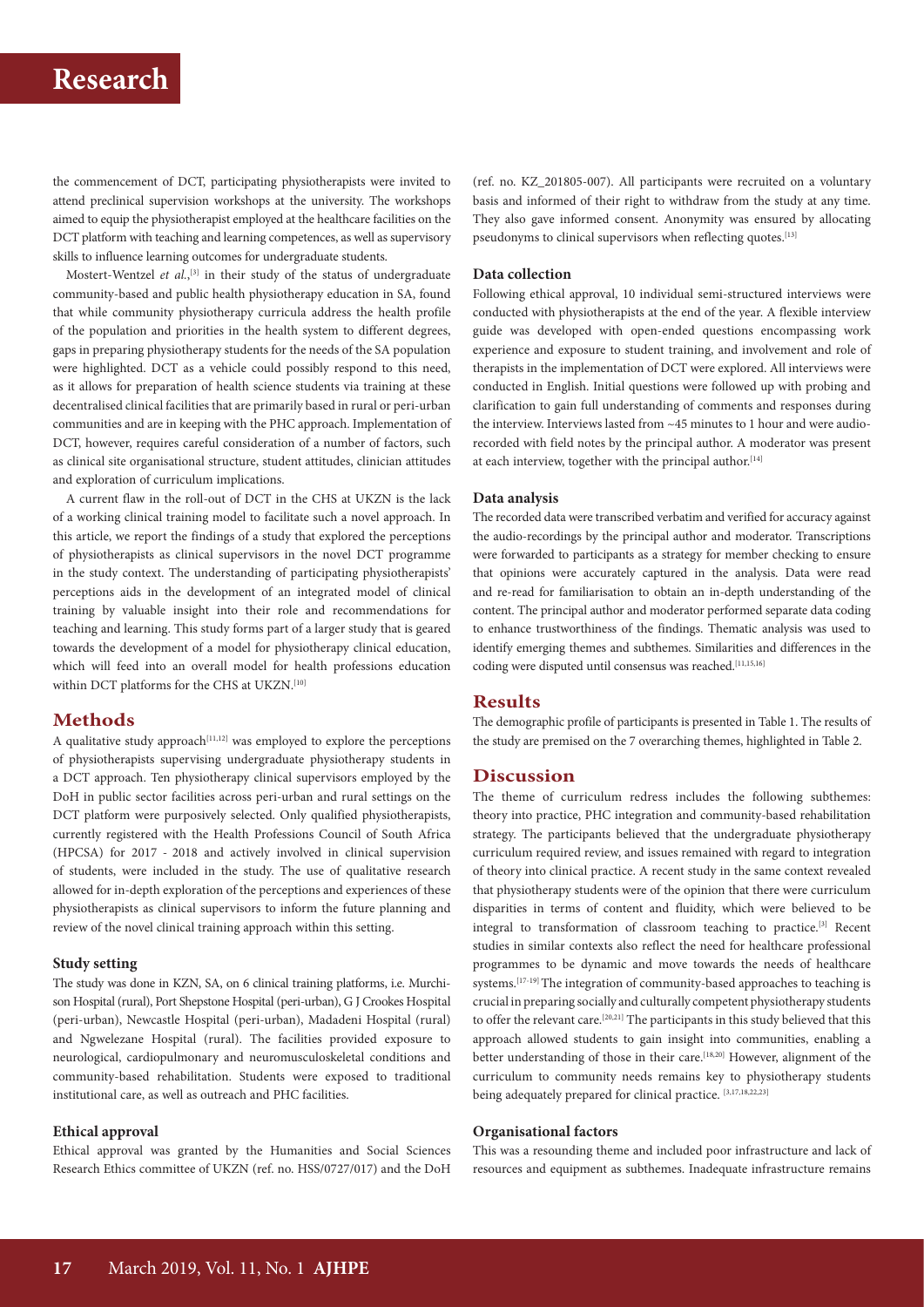| Table 1. Demographic characteristics of physiotherapists |       |        |                      |                |                        |                             |            |                               |
|----------------------------------------------------------|-------|--------|----------------------|----------------|------------------------|-----------------------------|------------|-------------------------------|
|                                                          |       |        |                      | Clinical       | <b>Clinical super-</b> |                             |            |                               |
| Participant                                              | Age,  |        |                      | experience,    | vision experience,     |                             |            |                               |
| pseudonym                                                | years | Gender | Race                 | years          | years                  | <b>Tertiary institute</b>   | Context    | <b>Type of facility</b>       |
| Andrew                                                   | 50    | Male   | <b>Black African</b> | 20             | 18                     | University of Zambia        | Peri-urban | Tertiary/regional<br>hospital |
| Palesa                                                   | 43    | Female | <b>Black African</b> | 17             |                        | University of KwaZulu-Natal | Peri-urban | Specialised hospital          |
| Priya                                                    | 36    | Female | Indian               | 14             | 13                     | University of KwaZulu-Natal | Peri-urban | District hospital             |
| Thandi                                                   | 36    | Female | <b>Black African</b> | 13             | 8                      | University of KwaZulu-Natal | Peri-urban | Regional hospital             |
| Gugu                                                     | 37    | Female | <b>Black African</b> | 11             | 10                     | University of KwaZulu-Natal | Peri-urban | Regional hospital             |
| Thembeka                                                 | 30    | Female | <b>Black African</b> | 8              | $\overline{4}$         | University of KwaZulu-Natal | Rural      | District hospital             |
| Gloria                                                   | 30    | Female | <b>Black African</b> | 8              | 3                      | University of KwaZulu-Natal | Peri-urban | Tertiary/regional<br>hospital |
| Tanya                                                    | 28    | Female | Mixed                |                | $\overline{3}$         | Stellenbosch University     | Rural      | Regional hospital             |
| Rithesh                                                  | 26    | Male   | Indian               | 3              | 7/12                   | University of KwaZulu-Natal | Rural      | Regional hospital             |
| Yolisa                                                   | 24    | Female | <b>Black African</b> | $\overline{2}$ | 7/12                   | University of Cape Town     | Rural      | District hospital             |

# **Table 2. Summary of themes and subthemes with verbatim quotes**

| Theme 1: Curriculum redress                  |                                                                                                                                                                                                                                                                                                                                                                                                                                                           |  |  |  |
|----------------------------------------------|-----------------------------------------------------------------------------------------------------------------------------------------------------------------------------------------------------------------------------------------------------------------------------------------------------------------------------------------------------------------------------------------------------------------------------------------------------------|--|--|--|
| Theory into practice                         | 'I think I matured in a certain way and also learnt to remove textbook thinking, because the university trains<br>us in such a way that we think in a textbook style; even with patients - we want them to come in textbook<br>style.' (Priya)                                                                                                                                                                                                            |  |  |  |
|                                              | 'The second group, I thought that they were lacking theoretical knowledge and I had to sit down with them<br>and give them tutorials; and it didn't feel like it was sort of a refresher, it was like the first time they ever heard<br>about such things.' (Tanya)                                                                                                                                                                                       |  |  |  |
| PHC integration                              | You trained in urban facilities and graduated there, then you come to a rural hospital where it is something<br>different altogether.' (Rithesh)                                                                                                                                                                                                                                                                                                          |  |  |  |
| Community-based rehabilitation strategy      | 'We have two or three students allocated in the community, which is good because there is a lot they can do<br>for the community. We take them on home visits and to clinics, and one group trained the healthcare team as<br>a community project; they should be taught about this (theory modules) – community caregivers.' (Priya)                                                                                                                     |  |  |  |
| Theme 2: Organisational factors              |                                                                                                                                                                                                                                                                                                                                                                                                                                                           |  |  |  |
| Poor infrastructure                          | 'The department has occupational therapy, speech and audiology here and we don't have space.' (Palesa)<br>'We felt that our department is very small and we are in a district hospital.' (Thembeka)                                                                                                                                                                                                                                                       |  |  |  |
| Lack of resources and equipment              | 'We don't have all the equipment but the university has been extra supporting in providing us with equipment<br>(referring to TENS machines, ultrasound and hot packs) that we can use in the department. (Yolisa)<br>We didn't have the heat packs, ultrasound and infrared, so the university provided that.' (Gloria)<br>We wanted ice and hot packs and they did give them to us. The electrode-cover things – they did give them to<br>us.' (Palesa) |  |  |  |
|                                              | 'The driver had a problem with taking students to the clinic and on home visits.' (Thembeka)                                                                                                                                                                                                                                                                                                                                                              |  |  |  |
|                                              | 'Time is a problem  tutorials in the afternoon, but sometimes there are many patients.' (Rithesh)                                                                                                                                                                                                                                                                                                                                                         |  |  |  |
|                                              | 'I was a bit resistant, very resistant, thinking about staffing we had, our manager was leaving us in that year.<br>I was busy with my masters, which took a lot of time and was a heavy load; I didn't know how we were going<br>to cope.' (Thandi)                                                                                                                                                                                                      |  |  |  |
| Theme 3: Stakeholder dynamics                |                                                                                                                                                                                                                                                                                                                                                                                                                                                           |  |  |  |
| Effective leadership roles                   | 'I did speak to my staff about it (manager). I am fortunate that I don't have staff that are resistant to having<br>students here.' (Priya)                                                                                                                                                                                                                                                                                                               |  |  |  |
|                                              | 'We had to sit down and discuss it (manager to staff). We all agreed that we were willing to help out.'<br>(Andrew)                                                                                                                                                                                                                                                                                                                                       |  |  |  |
| Collaboration between academics and clinical | 'If lecturers can be involved more, at least once a week or month, they can pop in once or twice before the                                                                                                                                                                                                                                                                                                                                               |  |  |  |
| supervisors                                  | exams. They must not just come when it's an exam.' (Palesa)                                                                                                                                                                                                                                                                                                                                                                                               |  |  |  |
|                                              | 'I wish in January or February when they attend lectures we can be there so we can learn. Because there are<br>many challenges. We are always not sure if you are giving them the right thing. I think it is me who is feeling<br>inferior. (Gloria)                                                                                                                                                                                                      |  |  |  |
| Partnership between student and clinician    | 'Students are not the same, some are willing to learn and some need to be pushed . We worry about if we give<br>them enough supervision. It is our duty to guide them and mentor. We took a stand as a department that we<br>will support DCT, but they need to want to learn'. (Palesa)                                                                                                                                                                  |  |  |  |
|                                              | Continued                                                                                                                                                                                                                                                                                                                                                                                                                                                 |  |  |  |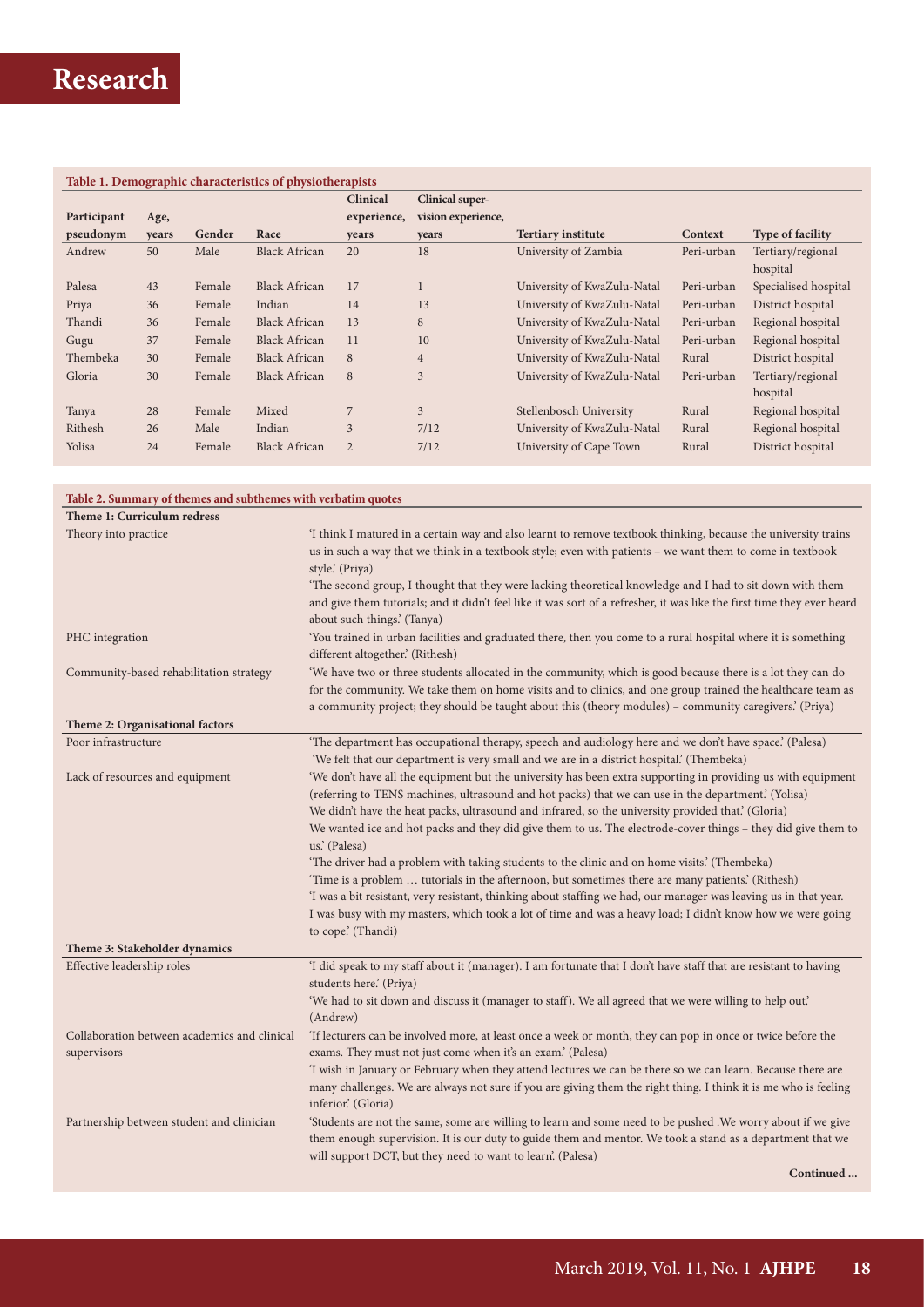# **Research**

| Table 2. (continued) Summary of themes and subthemes with verbatim quotes |                                                                                                                                                    |  |  |  |  |  |  |
|---------------------------------------------------------------------------|----------------------------------------------------------------------------------------------------------------------------------------------------|--|--|--|--|--|--|
| Theme 3: Stakeholder dynamics                                             |                                                                                                                                                    |  |  |  |  |  |  |
| Community-service therapists and students                                 | 'The community-service therapists were giving more patients to the students in the ward  they would fight                                          |  |  |  |  |  |  |
|                                                                           | they were sort of bullying the first group.' (Yolisa)                                                                                              |  |  |  |  |  |  |
| Theme 4: Barriers to decentralised clinical training                      |                                                                                                                                                    |  |  |  |  |  |  |
| Communication and technology issues                                       | 'I know that some constraints that the students brought to us is that they didn't have access to materials, in                                     |  |  |  |  |  |  |
|                                                                           | terms of getting a modem or data.' (Rithesh)                                                                                                       |  |  |  |  |  |  |
| Student attitudinal barriers                                              | 'They didn't want to learn as well. Even if you give them a patient, OPD patient, they change their facial                                         |  |  |  |  |  |  |
|                                                                           | expression. They were lazy, the first group was bad, even their feedback at the end of the block' (Gloria)                                         |  |  |  |  |  |  |
|                                                                           | 'They were not happy, the students were not communicating with us as clinical supervisors.' (Thembeka)                                             |  |  |  |  |  |  |
| Theme 5: Enablers to decentralised clinical training                      |                                                                                                                                                    |  |  |  |  |  |  |
| Rural v. urban clinical education                                         | 'They have exposure to rural facilities, comparative to the facilities in the city. They see a different                                           |  |  |  |  |  |  |
|                                                                           | environment, a different setting that will prepare them for when they become professionals and they are                                            |  |  |  |  |  |  |
|                                                                           | qualified, instead of being thrown in at the deep end of rural lifestyle or a rural setting.' (Rithesh)                                            |  |  |  |  |  |  |
| Personal growth                                                           | 'I feel that I've grown since the first group. In the first group it was quite daunting for me because they                                        |  |  |  |  |  |  |
|                                                                           | would ask questions and I really had to think about it. But now I feel that I am confident, I can answer their                                     |  |  |  |  |  |  |
|                                                                           | questions to the best of my ability.' (Tanya)                                                                                                      |  |  |  |  |  |  |
|                                                                           | 'The students help stimulate staff. The stimulation is that as clinical supervisors we are always kept on our                                      |  |  |  |  |  |  |
|                                                                           | toes because we have to be ready when students ask questions and stuff. (Priya)                                                                    |  |  |  |  |  |  |
| Students preclinical training                                             | 'It's a block that they have already done in third year and I assume they had more supervision than the first                                      |  |  |  |  |  |  |
|                                                                           | time around.' (Yolisa)                                                                                                                             |  |  |  |  |  |  |
| Student impact                                                            | 'Students help us a lot and some people wouldn't want to admit it.' (Rithesh)                                                                      |  |  |  |  |  |  |
|                                                                           | 'We have more helping hands in the department.' (Yolisa)                                                                                           |  |  |  |  |  |  |
| Theme 6: Perceived preparedness for clinical supervision                  |                                                                                                                                                    |  |  |  |  |  |  |
| Clinical practice experience                                              | 'This is the first time I am working with students. I have no previous experience working with students' (Yolisa)                                  |  |  |  |  |  |  |
|                                                                           | 'Almost every year we had elective students that I had to supervise. When I was in, we were actively involved<br>in supervising students.' (Priya) |  |  |  |  |  |  |
|                                                                           | 'Clinical supervision is a learning process. It's a continuous learning process. Supervising community-service                                     |  |  |  |  |  |  |
|                                                                           | therapists also helped me this year.' (Gugu)                                                                                                       |  |  |  |  |  |  |
| Preclinical supervision workshops                                         | 'The workshops they had on campus (referring to preclinical workshops offered by the university)' (Yolisa)                                         |  |  |  |  |  |  |
|                                                                           | Tve attend some of the meetings and I attended the training (referring to preclinical workshops offered by the                                     |  |  |  |  |  |  |
|                                                                           | university). So, all of us at the department we quite hands-on with the students that come here, although they                                     |  |  |  |  |  |  |
|                                                                           | are here for a more independent block, they are here for the community block; so we really only supervise                                          |  |  |  |  |  |  |
|                                                                           | them when they are on the hospital premises and then they would be working on their projects.' (Gugu)                                              |  |  |  |  |  |  |
|                                                                           | 'We also attended all the meetings called upon by the university towards when they introduced the training                                         |  |  |  |  |  |  |
|                                                                           | from the start until the end  First meeting that we had to assess and I think to give us what was expected,                                        |  |  |  |  |  |  |
|                                                                           | and while they're willing to help us in terms of equipment and whatever material that is needed here  we                                           |  |  |  |  |  |  |
|                                                                           | were willing to help in terms of whatever outcomes were set out.' (Andrew)                                                                         |  |  |  |  |  |  |
| <b>Theme 7: Recommendations</b>                                           |                                                                                                                                                    |  |  |  |  |  |  |
| Improved collaboration                                                    | 'Their supervisors and clinical staff need to come together, not only to assess students but to also have patient                                  |  |  |  |  |  |  |
|                                                                           | presentations to improve knowledge.' (Palesa)                                                                                                      |  |  |  |  |  |  |
| Recruitment of local clinical supervisors                                 | The academic staff cannot do much about the fact that there are no part-timers, but one recommendation is                                          |  |  |  |  |  |  |
|                                                                           | that having part-time staff locally will make much difference in the DCT; it will actually help students and the                                   |  |  |  |  |  |  |
|                                                                           | academic supervisors because I don't think they can spread themselves all around.' (Priya)                                                         |  |  |  |  |  |  |
| Improved information and communication                                    | 'If they had an online tutorial that they could do on a daily basis – because they don't see patients the whole                                    |  |  |  |  |  |  |
| systems                                                                   | day. (Tanya)                                                                                                                                       |  |  |  |  |  |  |
|                                                                           | 'If the university also had set up online access to learning material and lectures; that would help us here to<br>teach.' (Thandi)                 |  |  |  |  |  |  |
| Academic incentives                                                       | 'If there could be some form of incentives that can be done, it could be in a form of learning courses,                                            |  |  |  |  |  |  |
|                                                                           | remember we are continuously learning every day ' (Priya)                                                                                          |  |  |  |  |  |  |
|                                                                           | PHC = primary healthcare; TENS = transcutaneous electrical nerve stimulators; DCT = decentralised clinical training; OPD = outpatient department.  |  |  |  |  |  |  |

an organisational limitation in SA healthcare systems.[8,20,24-27] Evidence from other studies concurs with findings in this article in terms of transport and equipment limitations that remain a barrier to optimal care in rural and peri-urban healthcare facilities.<sup>[3,24,25]</sup> Rural health facilities are understaffed and there is a continuous exodus of clinicians into private sector or urban-based facilities.[19,28-30] Stiller *et al*.,[31] in a 2004 study, postulate that healthcare staff juggle high patient demands and administrative duties, which contend with participation in clinical education. However, De Villiers et al.,<sup>[26,27]</sup> in recent studies in SA, reported that approaches such as decentralised clinical training can address such incongruences in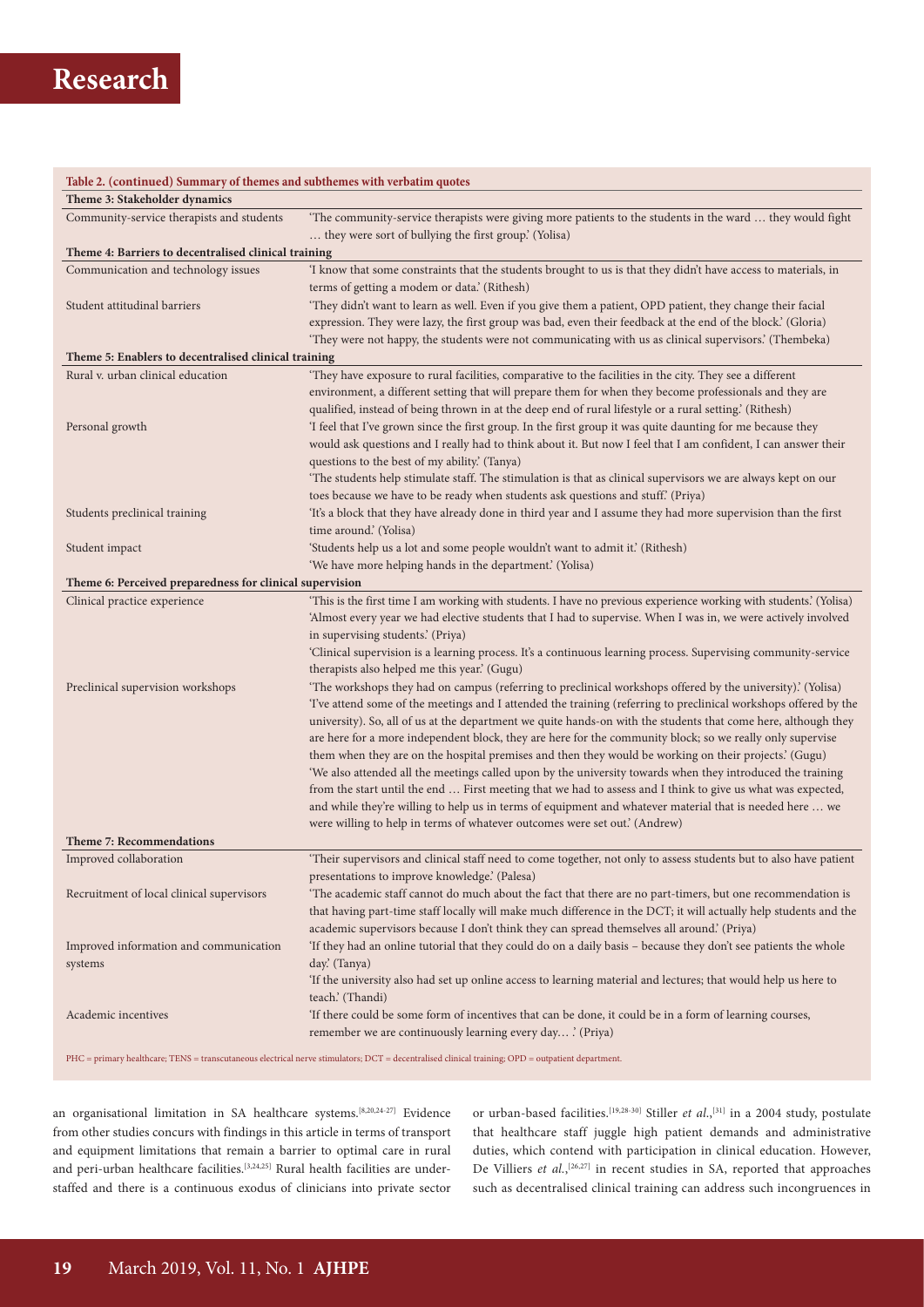healthcare systems. Moreover, there is the notion that students who train at rural sites are more likely to accept employment at such sites.[9,27]

## **Stakeholder dynamics**

This theme included effective leadership roles, collaboration between academics and clinical supervisors, the relationship between students and clinicians, as well as community service therapists as subthemes. The role of physiotherapy managers in the clinical education approach is crucial for success of student learning.<sup>[27,29]</sup> Furthermore, communication and ongoing collaboration between students, academics and supervising physiotherapists are imperative in this process.[32] Collaborative preparation and planning prior to the commencement of DCT is believed to be of importance.<sup>[19,28]</sup> A study by Lo *et al.*<sup>[33]</sup> reveals that a working partnership between academic staff and clinicians promotes future collaboration. The partnership between student and supervising therapist is also important and aids in creating a mutual beneficial learning environment for effective training in technical skills, core competencies and ethical and social integration into clinical practice. A concern voiced in this study was the poor partnership at a site between the community service officer (CSO) or therapist and students. Junior staff, such as CSOs, viewed as support 'buddies' for students, rather than clinical supervisors, have been cited.<sup>[29]</sup> Other studies on the placement of students cite clashes between students and clinicians due to personality conflicts.[28,29]

## **Barriers**

Barriers to DCT included communication and technological issues, as well as student attitudinal barriers as subthemes. Technology and communication access in the DCT sites posed barriers to learning, as students were unable to access information.<sup>[24]</sup> There has been a surge in the use of technology as a method to enhance learning;<sup>[34]</sup> however, efforts are required towards improving access to optimise this tool in resource-limited settings. In this study, student attitudinal barriers were also believed to inhibit optimal learning.<sup>[35]</sup>

### **Enablers**

Enablers to DCT included the subthemes rural v. urban clinical education, personal growth, students' preclinical training and student impact. Physiotherapy supervisors were motivated and found it rewarding to work with students,<sup>[28]</sup> in addition to personal growth in the supervision process and becoming increasingly confident as time progressed. Further personal development included physiotherapists updating their clinical knowledge and skills to be of value to students.[28,29] The preclinical training of students prior to embarking on DCT was identified as key in preparation for clinical practice.[18] Students were seen as added personnel and other studies corroborate that students can alleviate the high burden of staff and relieve workload pressure.[1]

# **Perceived preparedness of physiotherapists**

Within the theme of perceived preparedness of physiotherapists for clinical supervision, clinical practice experience and preclinical supervision workshops were identified as subthemes. Most physiotherapists indicated that, despite their clinical practice experience, they initially felt unprepared to supervise students. Feelings were attributed to change in the curriculum and teaching pedagogy and lack of personal confidence. Similar feelings were expressed by clinicians involved in supervision of occupational therapy students, who felt that they had not been suitably prepared and were anxious about judgement by students.<sup>[36]</sup> There was a perceived preparedness of physiotherapists who had experience in supervision of students during clinical elective rotations with students from other SA tertiary institutions during their vacation, as well as exposure to communityservice physiotherapists at the respective healthcare facilities. Furthermore, a preclinical supervision workshop offered to supervising physiotherapists appeared to offer them respite in their perception of unpreparedness.<sup>[29,37]</sup>

### **Recommendations**

Finally, recommendations identified in this study included improved collaboration, improved information and communication systems, recruitment of local clinical supervisors and academic incentives. Physiotherapists emphasised the need for improved communication between academics and clinicians. This was in keeping with findings in other studies, where communication between stakeholders was an enabler to improved clinical education approaches.<sup>[19,38]</sup> A SA study that explored an undergraduate physiotherapy programme highlighted that communication between academics and clinicians supervising physiotherapy students is a facilitator of clinical education and preparedness for practice.[17] Good communication between academic staff and clinicians provides a seamless learning environment for student learning.<sup>[38]</sup> Recruitment of private sector physiotherapists as clinical supervisors was recommended as respite for the overburdened hospital staff who supervise students.<sup>[28]</sup> Campbell *et al.*<sup>[39]</sup> reported that a direct relationship must be built with local community members, healthcare services and health professional education institutions.<sup>[39]</sup> Online platforms were also recommended to enhance clinical education, which is aligned to current trends in undergraduate health professions education.[40] A further recommendation included the offering of academic incentives in the form of continuous professional development courses, as well as tuition remission for postgraduate courses.

### **Study limitations**

The study was limited to 6 new DCT placement sites for one tertiary institution. Moreover, the number of clinical supervisors was limited to those who were directly involved in the supervision of students during the pilot year and represented subjective reports of their experiences. The results should therefore be interpreted with caution and may not be generalisable.

# **Conclusion**

As the need for increasing the number of health professionals to respond to the current health needs of the country is realised, more innovative methods for the clinical education of health science students are required. CBTPHC is an option that allows students to be exposed to PHC in rural and underserved communities. However, for this platform to become an enabling clinical training environment and to ensure success, the voices of essential stakeholders are necessary. This study sought to explore the perceptions and experiences of physiotherapists as clinical supervisors within the CBTPHC programme. The platform of clinical training for physiotherapy students was generally perceived as a valuable framework to incorporate competencies required for community-based PHC practice. Furthermore, physiotherapists believed that good communication between stakeholders enhances the learning environment and incentives for clinicians, such as academic study fee remissions. Such incentives are mutually beneficial, as these will further enhance the knowledge of physiotherapists who supervise